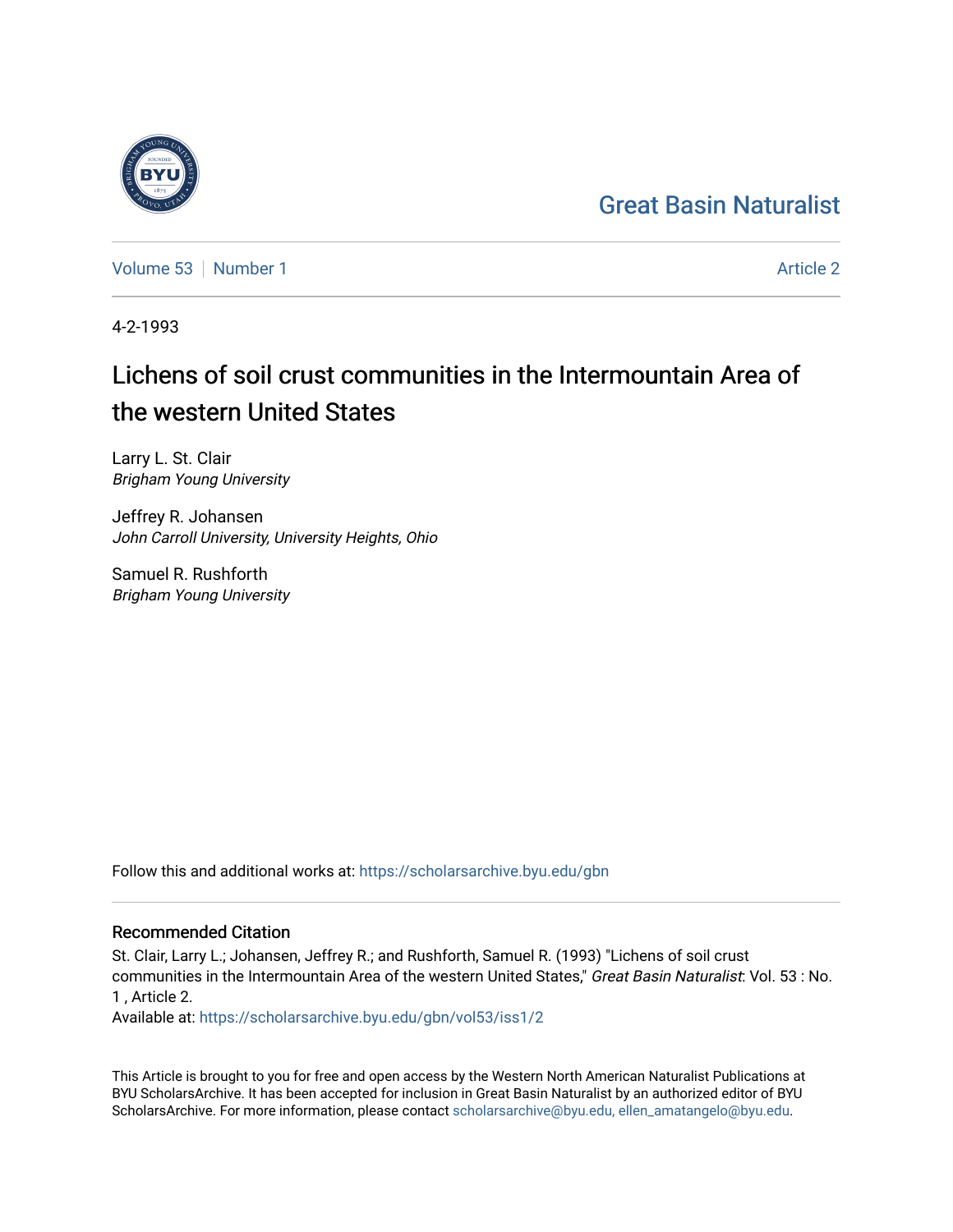## LICHENS OF SOIL CRUST COMMUNITIES IN THE INTERMOUNTAIN AREA OF THE WESTERN UNITED STATES

## Larry L. St. Clair<sup>1,2</sup>, Jeffrey R. Johansen $^3$ , and Samuel R. Rushforth $^1$

ABSTRACT.-Lichens are common components of microbiotic soil crusts. A total of 34 species from 17 genera are reported from soil crust communities throughout the Intermountain Area. Distribution of terricolous lichens is determined by various physical and biological factors: physical and chemical characteristics of the soil, moisture regimes, temperature, insolation, and development and composition ofthe vascularplant community. Some species demonstrate abroad ecological amplitude while others have a more restricted distribution. All growth forms are represented; however, the vast majority of soil crust lichens are squamulose (minutely foliose). Fruticose species are least abundant. In exposed, middle-elevation sites vagrant (detached) species are common. This paper describes and discusses terricolous lichen communities of desert habitats of the intermountain western United States. Effects of various human-related activities including grazing, wildfire, air pollution, and recreation vehicles on soil crust lichens are discussed. *Gypsoplaca macrophylla* (Zahlbr.) Timdal, a rare squamulose lichen which occurs on gypsifersous soils, was recently collected in Emery County, Utah, and is reported as new to the state.

#### *Key words: lichens, cryptogamic crusts, microbiotic crusts.*

Lichens are common components of soil crust communities. In some habitats lichens account for a significant percentage of the ground cover, often stabilizing the soil surface and enhancing soil fertility. Over the last 25 years extensive studies have been undertaken in arid and semiarid western North America in an effort to better understand the ecological role of microbiotic soil crusts. Initial studies described various biological components (Anderson and Rushforth 1976, Johansen et al. 1981). Other studies considered various ecological aspects of soil crust communities (Anderson, Harper, and Holmgren 1982, Brotherson and Rushforth 1983, Kleiner and Harper 1977, St. Clair et al. 1984, Skujins and Klubek 1978). Human-induced damage to soil crust communites has also been studied (Johansen et al. 1984, Johansen and St. Clair 1986). Some research has investigated recovery and reclamation/restoration of damaged soil crust communities (Anderson, Harper, and Rushforth 1982, St. Clair et al. 1986).

Several lichen floras and checklists for the IntermountainAreahave been published (Egan 1972, Nash and Johnsen 1975, Newberry 1991,

St. Clair and Newberry 1991, Schroeder et al. 1975, Shushan and Anderson 1969). However, very few studies have dealt directly with soil lichens. Anderson and Rushforth (1976) published the only list of lichens from desert soils in the IntermountainWest. They collected lichens from 34 sites in three distinct areas of southern Utah. Most of the sites  $(27)$  were located in the Great Basin. Five were in gypsiferous habitats inWashingtonCounty,while the remaining sites were located in pristine, open grassy areas in Canyonlands National Park. They reported a total of  $17$  species in  $11$  genera; however, 3 of the species were saxicolous and 6 of the remaining species were misidentified. Nash and Sigal (1981) published a checklist of the lichens of Zion National Park in connection with a preliminary air-quality survey for the park. They reported a total of 159 species in 53 genera from their collections. Nine of the species were terricolous lichens from middle-elevation desert habitats. Two recent monographic works (Thomson 1987, 1989, Timdal 1986) have added significant taxonomic and ecological information about two of the more abundant soil genera in western North America *(Psora* and*Catapyrenium).* St..Clair and

 $^{1}_{2}$ Department of Botany and Range Science, Brigham Young University, Provo. Utah 84602.

**<sup>...</sup>Address for reprints.** 3Department of Biology, John Carroll University, University Heights, Ohio 44118.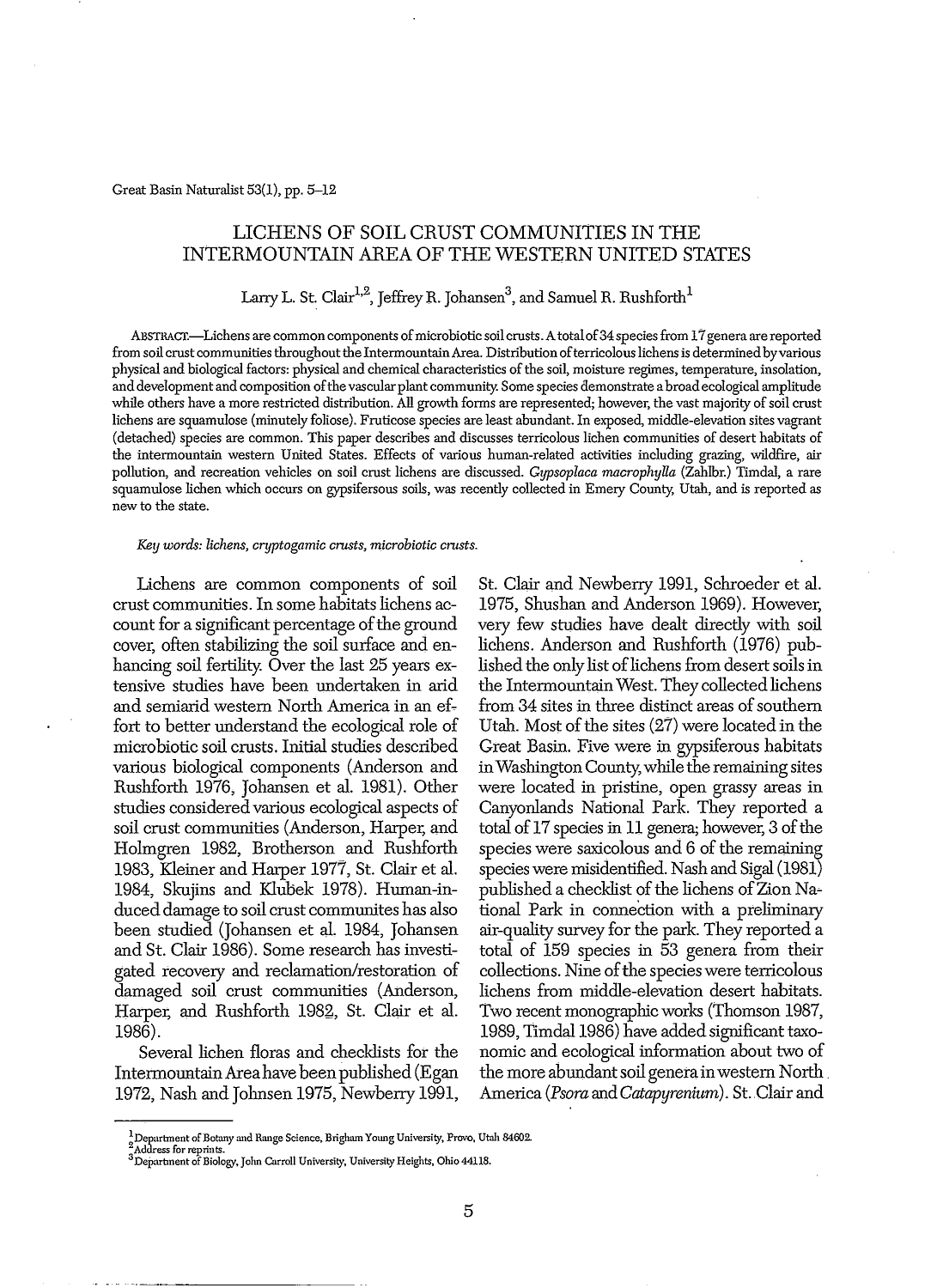Wanick (1981) repOlted *Acarospora nodulosa* (Duf.) Hue. v. *nodulosa*, a squamulose soil lichen collected from gypsiferous soils in southern Utah, as a new record fot North America. Timdal(1990) describedanewandraresquamiform lichen genus and family *(Gypsoplaca* of the Gypsoplacaceae) from gypsiferous soils in southwestern Colorado. Timdal included with his description a list of 21 soil crust species commonly associated with *Gypsoplaca macrophylla.* Many species on Timdal's list are commonly found on gypsiferous soils throughout the Colorado Plateau. Recently, Newberry (1991) characterized the lichen flora of the Uinta Mountains of northeastern Utah, listing a total of291 taxa in 95 genera from his collections. As part of his study he made extensive collections of soil crust lichens along the northern border of the Colorado Plateau. Rosentreter and McCune (1992) described distribution patterns of vagrant species of the foliose genus *Dermatocapon* in Idaho, Montana, Wyoming, and eastern Oregon and Washington.

The purpose of this paper is to characterize the lichen component of desert soil crust communities in intermountain western North America. This paper is based on a careful review of the literature as well as unpublished observations and collections made by the authors and others throughout the Intermountain Area over the last 14 years.

#### RESULTS AND DISCUSSION

#### Soil Crust Community Structure

Most soil crust lichens are either squamulose or foliose (19%). Squamulose (minutelyfoliose) species are particularly common. Of the 34 species currently known from soil crust communities in the Intermountain Area, 59% are squamulose, 21% foliose, 12% crustose, and 9% fruticose (Table 1). Of the  $20$  squamulose species, 9 are in the genus *Psora.*

**All** fruticose and most foliose species are vagrant (unattached), the only exceptions being *Xanthoparmelia wyomingica,* which is loosely adnate overrockysoils, andX. *idahoensis,* which is often loosely attached to the soil surface. All vagrant forms tend to become entangled either with vascular plants or with detritus, and during wet periods they may even become temporarily attached to the soil. Rogers (1977) suggested that many vagrant forms "are simply detached fragments of normally attached species." Careful evaluation of the vagrant lichens of the Intermountain Area shows that Rogers's conclusion is probably accurate for at least some species. For example, *Rhizoplaca haydenii* is commonly collected from habitats in which adjacent rocks are coveredwith the attached, umbilicate lichen *R. melanophthalma.* This situation has led some lichenologists to seriously question whether *R. haydenii* is simply a detachedform *ofR. melanophthalma.* Rosentreter and McCune (1992) have also reviewed the status of the vagrant lichen *Dermatocarpon vagans.* After carefully comparing D. *vagans* with D. *reticulatwn* and D. *miniatum,* they concluded that the vagrant form is simply detached fragments of D. *reticulatum* and D. *miniatum.* Similar discussions have taken place concerning *Agrestia hispida,* with some lichenologists (Weber 1967) suggesting that*A. hispida* is simply an environmental modification of the attached crustose lichen *Aspicilia calcarea.* The only exception to this general pattern may be *Xanthoparmelia chlorochroa,* which at least in some habitats seems to be a true vagrant with no local attached members. However, in other habitats vagrant specimens ofX. *chlorochroa* occursympatrically with several species of *Xanthoparmelia* that grow over rocks and onto the soil. The issue is somewhat confusing; however, Rogers's conclusion is probably correct, at least in some cases. .

Squamulose and crustose lichens dominate open Great Basin sites with vagrant forms con~ spicuously absent. The three most common lichen species from the Great Basin are *Collema tenax, Catapyrenium lachneum;* and *Caloplaca tominii* (Table 1). Development and distribution of soil crust communities in the Great Basin seem to be correlated with the occurrence of vascular plants. Intershrub spaces are domi- 'nated by cyanobacterial and lichen crusts while the area immediately beneath shrubs is dominated by various moss and vascular species. A combination of several factors, including moisture, insolation, and perhaps even allelopathic activity (Schlatterer andTisdale 1969), seems to be dictating this pattern.

Gypsiferous soils have the best developed lichen communities, often with 100% lichen cover. Species diversity is also very high at gypsiferous sites, with several rare species (e.g., *Acarospora nodulosa* var. *nodulosa* and *Gypsoplaca macrophylla)* becoming common to abundant. The most abundant species on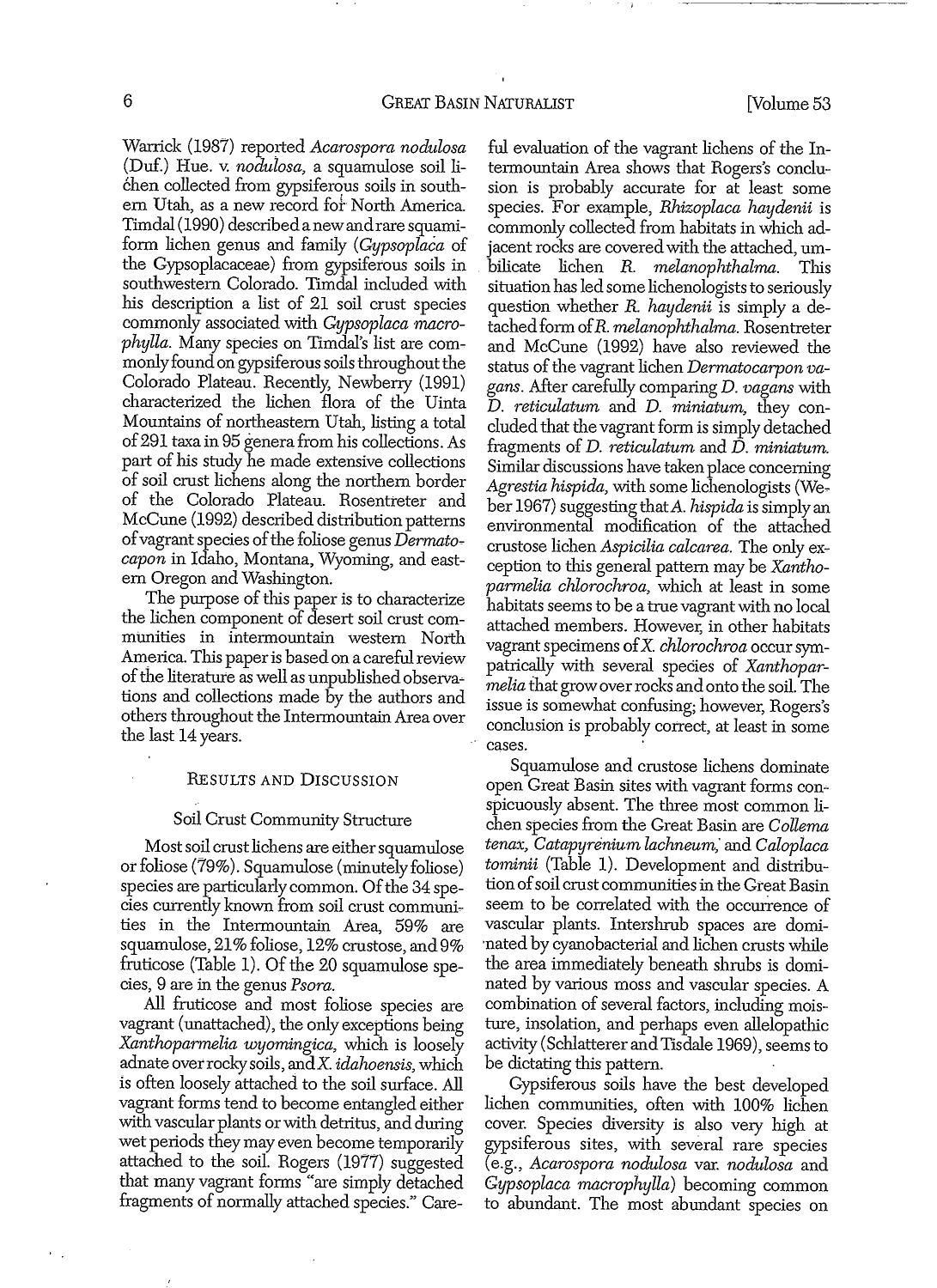TABLE 1. Distribution of terricolous lichen species from the Intermountain Region ofwestern United States. Growth form:  $Cr =$  crustose,  $Fo =$  foliose,  $Fr =$  fruticose,  $Sq =$  squamulose. Habit:  $A =$  attached,  $V =$  vagrant. Relative abundance:  $A =$  abundant,  $C =$  common,  $R =$  rare.

| Species                                     | Growth<br>form | Habit | Intermountain Area<br>soil lichen habitats |             |              |              |
|---------------------------------------------|----------------|-------|--------------------------------------------|-------------|--------------|--------------|
|                                             |                |       | Great<br>Basin                             | Gypsiferous | Steppe       | Upland       |
| Acarospora nodulosa (Dufour) Hue            | Sq             | A     |                                            | $C-A$       |              |              |
| Acarospora nodulosa var. reagens            |                |       |                                            |             |              |              |
| (Zahlbr.) Clauz. & Roux                     | Sq             | A     |                                            | $R-C$       |              |              |
| Agrestia hispida (Mereschk.) Hale & Culb.   | Fr             | v     |                                            |             | $C-A$        | $R-C$        |
| Aspicilia reptans (Looman) Wetm.            | Fr             | v     |                                            |             | $\mathbb{R}$ |              |
| Aspicilia sp.                               | Fr             | v     |                                            |             | $C-A$        |              |
| Buellia elegans Poelt                       | Sq             | A     | $R-C$                                      | $C-A$       |              | R            |
| Caloplaca tominii Savicz                    | Сr             | A     | С                                          |             |              | R            |
| Catapyrenium daedaleum (Krempelh.) B. Stein | Sq             | A     |                                            |             |              | R            |
| Catapyrenium lachneum (Ach.) R. Sant.       | Sq             | A     | $C-A$                                      | $C-A$       | C            | C            |
| Collema tenax (Swartz) Ach.                 | Sq             | A     | $C-A$                                      | C           | $R-C$        | $R-C$        |
| Dermatocarpon miniatum (L.) Mann            | Fo             | V     |                                            |             | $R-C$        |              |
| Dermatocarpon reticulatum Magn.             | Fo             | v     |                                            |             | $R-C$        |              |
| Diploschistes diacapsis (Ach.) Lumbsch      | Сr             | A     | A                                          |             |              |              |
| Endocarpon pusillum Hedwig                  | $S_{q}$        | A     | $\, {\bf R}$                               |             |              | R            |
| Fulgensia desertorum (Tomin) Poelt          | Сr             | A     |                                            | C           |              |              |
| Fulgensia fulgens (Swartz) Elenkin          | Sq             | A     | $R-C$                                      |             |              | R-C          |
| Gypsoplaca macrophylla (Zahlbr.) Timdal     | Sq             | A     |                                            | R-C         |              |              |
| Psora cerebriformis W. Weber                | Sq             | A     | R-C                                        |             |              | C-A          |
| Psora crenata (Taylor) Reinke               | Sq             | A     |                                            | C           |              |              |
| Psora decipiens (Hedwig.) Hoffm.            | Sq             | Α     | $C-A$                                      | C           | C            | С            |
| Psora globifera (Ach.) Massal.              | Sq             | A     | R                                          |             |              |              |
| Psora icterica (Mont.) Muell.               | Sq             | A     |                                            |             |              | С            |
| Psora luridella (Tuck.) Fink                | Sq             | A     | R                                          |             |              |              |
| Psora montana Timdal                        | Sq             | A     |                                            |             |              | R            |
| Psora russellii (Tuck.) A. Schneider        | Sq             | A     |                                            |             |              | R            |
| Psora tuckermanii R. Anderson ex Timdal     | Sq             | A     | $C-A$                                      |             |              | C            |
| Rhizoplaca haydenii (Tuck.) W. Weber        | Fo             | v     |                                            |             | $C-A$        |              |
| Squamarina lentigera (Weber) Poelt          | Sq             | A     |                                            | $C-A$       |              | R            |
| Toninia caeruleonigricans (Lightf.) Th. Fr. | Cr             | A     | $R-C$                                      | $R-C$       |              | $\, {\bf R}$ |
| Toninia tristis (Th. Fr.) Th. Fr.           | sq             | A     |                                            |             |              | R            |
| Xanthoparmelia chlorochroa (Tuck.) Hale     | Fo             | v     |                                            |             | $C-A$        | $R-C$        |
| Xanthoparmelia idahoensis Hale              | Fo             | A/V   |                                            |             |              | $R-C$        |
| Xanthoparmelia lipchlorochroa Hale & Elix   | Fo             | v     |                                            |             | C-A          |              |
| Xanthoparmelia wyomingica (Gyelnik) Hale    | Fo             | A     |                                            |             | $C-A$        |              |

are also missing from gypsiferous sites. lected from this habitat type.

lands are dominated by various species of the ous *Artemisia* spp. often have well-developed genus *Psora,* including P. *cerebriformis,* P. *tuck-* vagrant lichen floras including *Xanthoparmelia ennanni,* and P. *decipiens. Catapyrenium lach- chlorochroa, Rhizoplaca haydenii, Dennatocarneum* and *Endocarpon pusillwn* are also found *pon reticulatwn,* and *Agrestia hispida.* The

gypsiferous soils are *Diploschistes diacapsis* and ent but rare in upland sites. *Xanthoparmelia Sqitamarina lentigera* (Table 1).Vagrantspecies *chlorochroa andAgrestia hispida* have been col-

Upland, sandy sites in pinyon-juniperwood- *Dry;* upland steppe sites dominated by variat these sites (Table 1). Vagrantspecies are pres- squamulose species *Catapyrenium lachneum*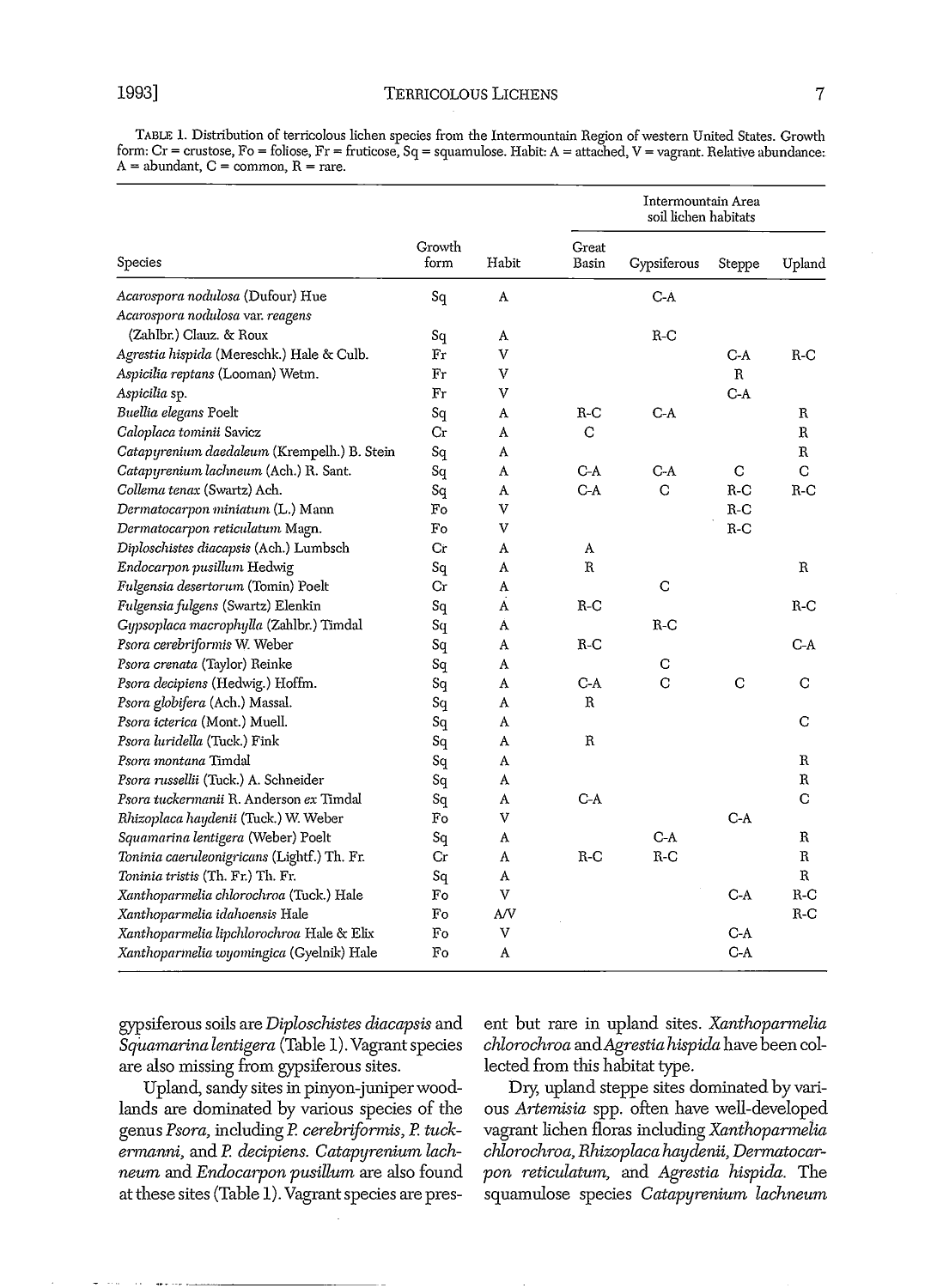and *Collema tenax* are also commonly found in this type of habitat (Table 1).

Some species of soil crust lichens are both broadly distributed and generally abundant, occurring throughout the full range of soil crust habitats in the Intermountain Area. For example, the squamulose lichens *Psora decipiens* and *Catapyrenium lachneum* are common components of all desert habitats in the Intermountain Area, occurring on calcareous, gypsiferous, and sandy upland soils. They are also common components of alpine tundra habitats throughout intermountain North America. Both species have also been collected worldwide from Australia, Africa, Asia, and Europe (Rogers and Lange 1972). Other species are broadly distributed but are much less abundant. Such taxa include  $En$ *docarpon pusillum, Toninia caeruleonigricans,* and *Buellia elegans.* Gelatinous lichens (e.g., *Collema* sp. and *Peccania* sp.) are abundant but not particularly well known from western soil crust communities. More careful analysis ofthis group, particularly on gypsiferous soils, will in~ variably yield several additional species. Presently, the taxon *Collema tenax* is probably overused.

One group of lichens conspicuously missing from the intermountain deserts is the genus *Cladonia.* Although this genus occurs commonly on the Great Plains, in the boreal forest, and on the alpine tundra, it is not represented by a single species in the soil crust communities ofthe Great Basin or Colorado Plateau.

### Affinities of Intermountain Area Soil Crust Lichens

Very little descriptive or ecological information is available for the lichen component of soil crust communities in the Intermountain Area. Looman (1964), whose work was the first to specifically characterize terricolous lichen communities in North America, focused on the Prairie Provinces of Canada and adjacent parts of the northern Great Plains. He specifically described the Parmelietum chlorochroae lichen association, a steppe community with arcticalpine affinities. Floristically, this association is very similar to the lichen soil crust communities of the Intermountain Area. This association includes several vagrant species (e.g., *Xanthoparmelia chlorochroa, Agrestia hispida, Rhizoplaca haydenii,* and *Aspicilia reptans)* that are also common. components of the short-grassshrubland steppe of western Wyoming, Idaho,

eastern Montana, northwestern Utah, and northeastern Colorado. Other species included in this association, namely *Catapyrenium lachneum, Endocarpon pusillum, Collema tenax, PSQra decipiens, Toninia caeruleonigricans, Fulgensiafulgens, Buellia elegans,* and *Squamarina lentigera,* also occur in the Intermountain Area. Some species occurin both the Great Basin and the Colorado Plateau, while others are limited to one or the other. Other taxa included in Looman's Parmelietum chlorochroae association (e.g., *Cladonia pocillum, Phaeorrhiza nimhosa,* and *Acarospora schleicheri*) are absent from the middle-elevation deserts of the Intermountain Area but are commonly found in intermountain boreal and/or alpine tundra habitats.

European lichenologists have described two lichen associations, Fulgensietum fulgentis and Parmelietum vagantis, which are very similar to the soil lichen communities of the Great Basin and Colorado Plateau (Klement 1955, 1958). The combined species list for the two European associations is virtually identical to Looman's Parmelietum chlorochroae association list. Floristically, the Fulgensietum fulgentis association is more closely related to the Great Basin and Colorado Plateau soil lichen communities, while Parmelietum vagantis more closely resembles the short-grass-shrubland steppe community of western Wyoming, Idaho, eastern Montana, northeastern Utah, and northwestern Colorado. The Intermountain Area *seems* to have four distinctive soil lichen associations (Table 1): calcareous Great Basin soil crusts, sandy Colorado Plateau soil crusts, gypsiferous soil crusts, and northern steppe soil crusts. Some species are found in all four associations, while other species are unique to a given association (Table 1).

#### Annotated List of Soil Crust Taxa

*Acaro8pora nodulosa* (Dufour) Hue var. *nodulosa*. A squamulose species locally abundant on gypsiferous soils. This species was reported new to North America by St. Clair and Warrick in 1987. Original collections of this species were made in Washington County, Utah, with subsequent collections from similar habitats in Emery County, Utah, and northwestern Arizona.

*Acarospora nodulosa* (Dufour) Hue var. *reagens.* A squamulose lichen collected from Montrose and San Miguel counties in southwestern Colorado. Locally common on gypsiferoqs soils. This species has not been collected in Utah; however, more careful examination of gypsiferous soil habitats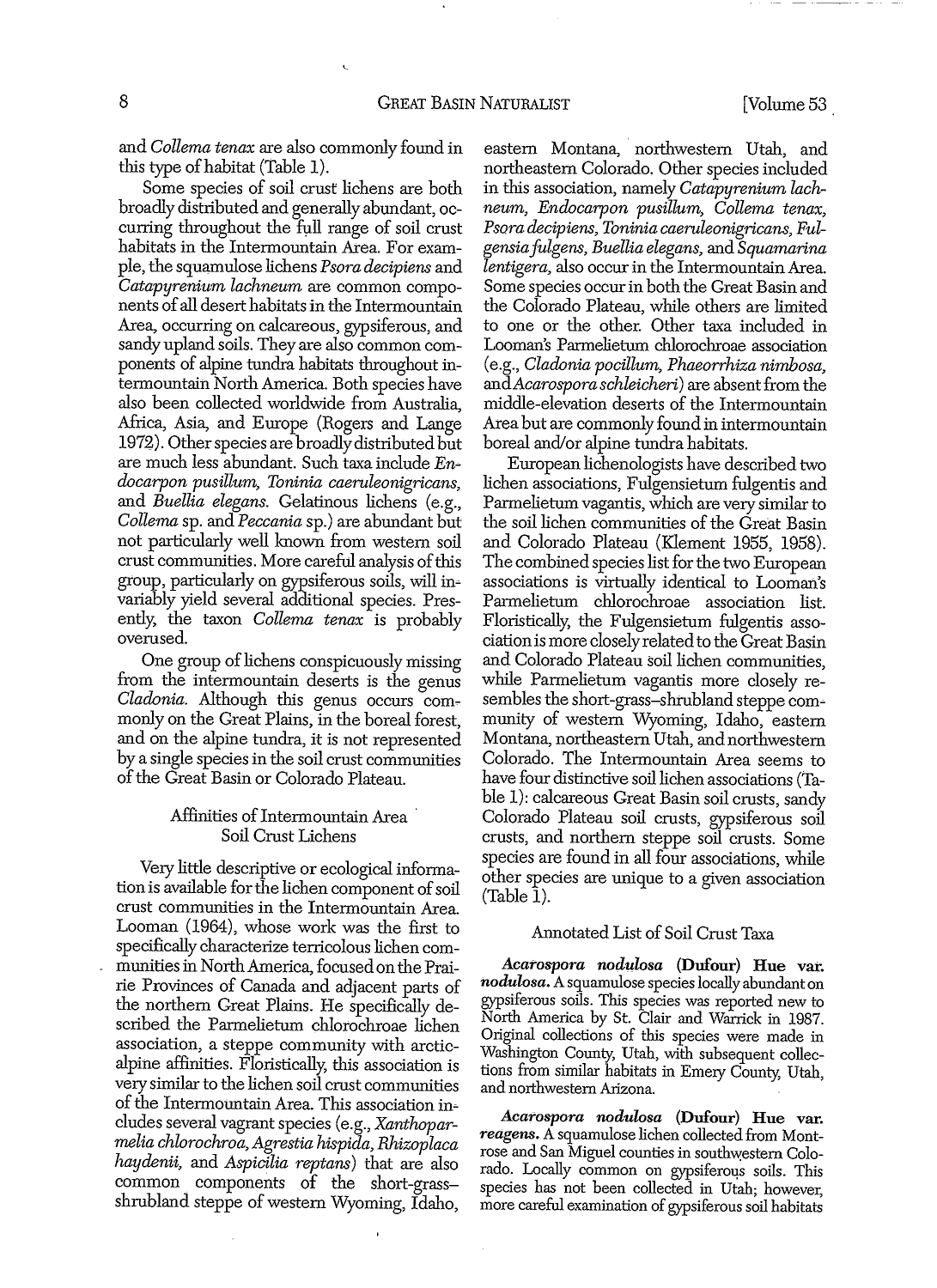in the state will likely confirm its occurrence in Utah and perhaps even the northwestern comer of Arizona.

*Agrestia hispida* (Mereschk.) Hale & Culh. A fruticose, vagrant lichen that demonstrates tremendous morphological plasticity. This species is part of a complicated group of related species that should be carefully compared with similar material reported from comparable habitats in Russia. Ithas been commonly collected from middle-elevation, calcareous, shrubland habitats dominated by *Artemisia* spp. and/or *Atriplex* spp. in Utah, Wyoming, Idaho, and Colorado. Weber (1967) suggested this species is an environmental modification of *Aspicilia calcarea.* Roger Rosentreter's work on the vagrant *Aspicilia/ Agrestia* spp. ofwestern NorthAmericawill undoubtedly show that there are at least several new species records for North America from this group.

*Aspicilia reptans* (Looman) Wetm. Afruticose, semi-vagrant species collected from middle-elevation calcareous sites in Idaho and Wyoming and alpine tundra sites in Utah. This species is commonly overlooked because it blends in with detritus that tends to accumulate in the above-mentioned habitats. This species represents one extreme of the Agrestia-Aspicilia complex, a group requiring serious monographic treatment.

*Aspicilia* sp. A fmticose, vagrant species collected from short-grass-shmbland steppe sites in Wyoming and Idaho. This species most closely resembles *Agrestia hispida;* however, this taxon has a more substantial central thallus with short, blunt lobes rather than the densely and finely branched thalli typical of *Agrestia hispida.* In addition, A. *hispida* has better developed and more prominent pseudocyphellae. Thalli of *Aspicilia* sp. are also more compact and tend to be more spherical in shape. Roger Rosentreter's work comparing North American members of this group with similar Russian taxa will likely result in an epithet for this species.

*Buellia elegans* Poelt. A squamulose species with prominent lobes. This species is broadly distributed, reaching its best development in sites protected from trampling. Ithas been collected from protected sandy soils in Emery County, Utah, as well as gypsiferous soils in Colorado, Utah, and northwestern Arizona, and less commonly from protected calcareous soils in the Great Basin.

**Caloplaca tominii Savicz.** A crustose, sorediate species that occurs commonly on calcareous soils throughout the Great Basin. This species was first reported by Nimis (1981) as new to North America. His collections were from the Kluane region of the Canadian Yukon, an area in some respects strikingly similar to the open shrublands of the Great Basin.

*Catapyrenium daedaleum* (Krempelh.) B. Stein *in* Cohn. A rather rare squamulose species collected from middle- to higher-elevation, calcareous sites in Colorado, Wyoming, and Utah.

*Catapyrenium lachneum* (Ach.) R. Sant. This squamulose lichen is one of the most broadly distributed terricolous species in the Intermountain Area. It commonly occurs on calcareous soils in the Great Basin, middle-elevation pinyon-juniper sites, gypsiferoussoils ofthe Colorado Plateau, and alpine tundra soils. This species has an incredible ecological amplitude and demonstrates substantial morphological variation.

 $Collema tenax$  (Swartz) Ach. This isidiate, squamulose lichen is one ofthe most common terricolous lichens of the Intermountain Region. It occurs on calcareous soilsin the Great Basin and also on gypsiferous soils on the Colorado Plateau. This species recovers very rapidly following perturbation (e.g., fire or grazing disturbance). Its capacity for quick recovery is likely related to the fact that it produces abundant vegetative propagules (isidia) (Johansen et al. 1984, Johansen and St. Clair 1986).

*Dermatocarponminiatum* (L.) Mann. This foliose, usually attached saxicolous lichen occasionally becomes detached and occurs as avagrant on the soil. . According to Rosentreter and McCune (1992) most vagrant *Dermatocarpon* species are collected from poorly drained basalt flats dominated by *Artemisia rigida* in western Idaho and eastern Washington and Oregon. After careful study Rosentreter and McCune have determined that vagrant species of *Dermatocarpon* are detached fragments of eitherD. *reticulatum* or D. *miniatum;* therefore, they recommend that the epithet for the vagrant form of this species *(Dermatocarpon vagans* Imsh.) no longer be used.

*Dermatocarpon reticulatum* Magn. This foliose, usually attached saxicolous species is reported as a vagrant soil lichen from northwestern Wyoming, western Idaho, and eastern Oregon. See related dicussion under *Dermatocarpon miniatum.*

*Diploschistes diacapsis* (Ach.) Lunihsch. A crustose lichen commonly collected on gypsiferous soils in southern Utah, southeastern Colorado, and northwestern Arizona. This speciesis the single most abundant lichen collected from gypsiferous soils in the Intermountain Area.

*Endocarpon pusillum* Hedwig. This squamulose species is broadly distributed but not particularly common. It is found on calcareous soils in the Great Basin and occasionally on undisturbed, sandy soils in pinyon-juniper communities. The fact that this species is rather uncommon may; at least in some measure, be related to a relatively low tolerance for grazing and fire disturbance.

*Fulgensia deserlorum* (Tomin) Poelt. This granular-subsorediate lichen occurs commonly on gypsiferous soils in Arizona, Colorado, and Utah.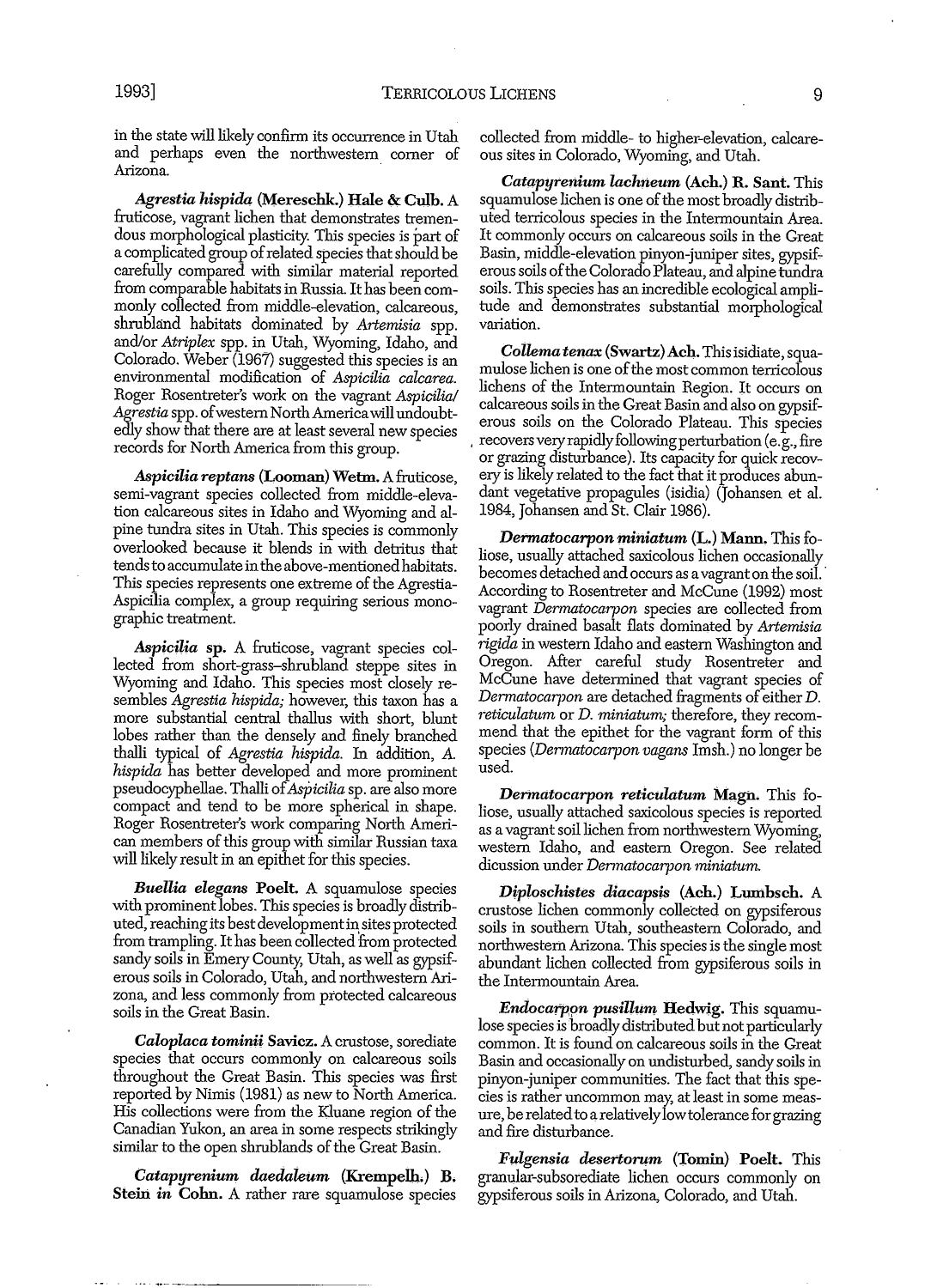*Fulgensia Julgens* (Swartz) Elenkin. A squamulose species with well-developed lobes. It is frequently collected from calcareous soils of the Colorado Plateau, gypsiferous soils, and less commonlyfrom undisturbed calcareous soilsin the Great Basin.

*Gypsoplaca macrophylla* (Zahlbr.) Timdal. This rather rare squamulose lichen has recently been collected from gypsiferous soils in southwestern Colorado and was reported as new to North America by TImdal (1990). Likely, with additional collections and more careful analysis of existing collections, other species will be added to this genus. This taxon was also collected from gypsiferous soils on the San Rafael Swell in Emery County, Utah, during the fall of 1992 and represents a new species record for the state (BRY *C21698).*

Psora cerebriformis W. Weber. A robust, squamulose lichen frequently collected from pinyon-juniper and shmbland habitat in Arizona, Colorado, IdallO, Nevada, New Mexico, Utah, and Wyoming.

*Psoracrenata* (Taylor) Reinke. A squamulose lichen with prominent, marginal apothecia. This species is rare to common on calcareous and gypsiferous soils in Arizona, Colorado, New Mexico, and Utall.

*Psora decipiens* (Hedwig) Hoffm. This squamulose lichen, along with *Catapyrenium lachneum,* is the most broadly distributed terricolous lichen in western North America. It has been commonly collected from calcareous soils in the Great Basin, gypsiferous soils on the Colorado Plateau, and high-elevation alpine tundra sites throughout the Rocky Mountains. Itoccursless commonlyon soilsin pinyon-juniper habitat.

**Psora globifera** (Ach.) Massal. A squamulose lichen that generally occurs in fissures of calciferous rocks. It also occasionally occurs on calcareous soils in Arizona, Colorado, Idaho, Nevada, Utah, and Wyoming.

*Psora icterica* (Mont.) Miill. Arg. A squamulose soil lichen commonly collected in the arid areas of the western United States. In the Intermountain Area it has been reported from Arizona, New Mexico, and Colorado. Itoften occursin pinyon-juniperhabitat on sandy; undisturbed soils.

*Psora luridella* (Tuck.) Fink. A rare, squamu-. lose soil lichen reported from Colorado, New Mexico, Nevada, and Utah. Because *P. luriclella* is morpholOgically *very* similar to P. *globifera,* the two species are often confused.

Psora montana Timdal. A squamulose soil lichen occasionally collected below timberline.. It is reported to occur in Colorado, Utah, and Wyoming.

*Psora russellii* (Tuck.) A. Schneider. Thissquamulose lichen occurs in arid areas of the southwestern United States. In the Intennountain Area it has been reported from Arizona and southwestern Colorado.

*Psora tuckermanii* R. Anderson *ex* Timdal. This broadly distributed, squamulose soil lichen has been reported for Arizona, Colorado, Idaho, Nevada, New Mexico, Utah, and Wyoming. P. tuckermanii shows extensive morphological variation and is commonly confused with several other species of*Psora.* It has been commonly collected from calcareous soils in the Great Basin as well as on soil over rock on the Colorado Plateau.

*Rhizoplaca haydenii* (Tuck.) W. Weber. A vagrant soil lichen collected from calcareous shrubland habitats in Idaho, Utah, and Wyoming. This species demonstrates substantial morphological variation ranging from robust spherical thalli (typical of lowerelevation sites) to finely branched flattened thalli (typical of higher-elevation sites). The genus *Rhizoplaca* needs attention andis presentlyunderreview by Bmce Ryan.

Squamarina *lentigera* (Weber) Poelt. This squmnulose soil lichen has prominent lobes. S. *lentigera* is one of the more abundant lichens collected from gypsiferous habitats in northem Arizona, southwestern Colorado, and southern Utah. It has also been collected from undisturbed, sandy soils in pinyon-juniper habitat.

*Toninia caeruleonigricans* (Lightf.) Th. Fr. A convoluted, crustose to squamulose soil lichen commonly collected from calcareous soils in the Great Basin and Colorado Plateau. This species is one of the more broadly distributed soil lichens, occurring in Arizona, Colorado, Idaho, Nevada, New Mexico, Utah, and Wyoming.

*Toninia trislis* (Th. Fr.) Th. Fr. A convoluted, squmnulose soil lichen. This species occurs on calcareous soils and has been collected rarely from protected habitats in pinyon-juniper communites. It has been reported from Arizona, Colorado, New Mexico, and Utah.

*Xantlwparmelia chlorochroa* .(Tuck.) Hale. A foliose, vagrant lichen that occurs abundantly on soils ofshmbland-steppe communities andless commonly in pinyon-juniper communities. The distribution of this species seems to be positively correlated with grazingimpact(McCracken et al.1983). It commonly occurs with *Agrestia hispida* and has been reported from Arizona, Colorado, New Mexico, Nevada, Utah, and Wyoming. Recently, this group has been split into several closely related species based on subtle morphological and chemical differences (Hale 1990). Only one of the chemical segregates is included here (X. *lipochlorochroa*). Further evaluation of vagrant Xanthoparmelias in the Intermountain Area will ultimately yield several additional species.

*Xnnthoparmelia idahoensis* Hale. Aloosely attached to vagrant, foliose to sub-fmticose lichen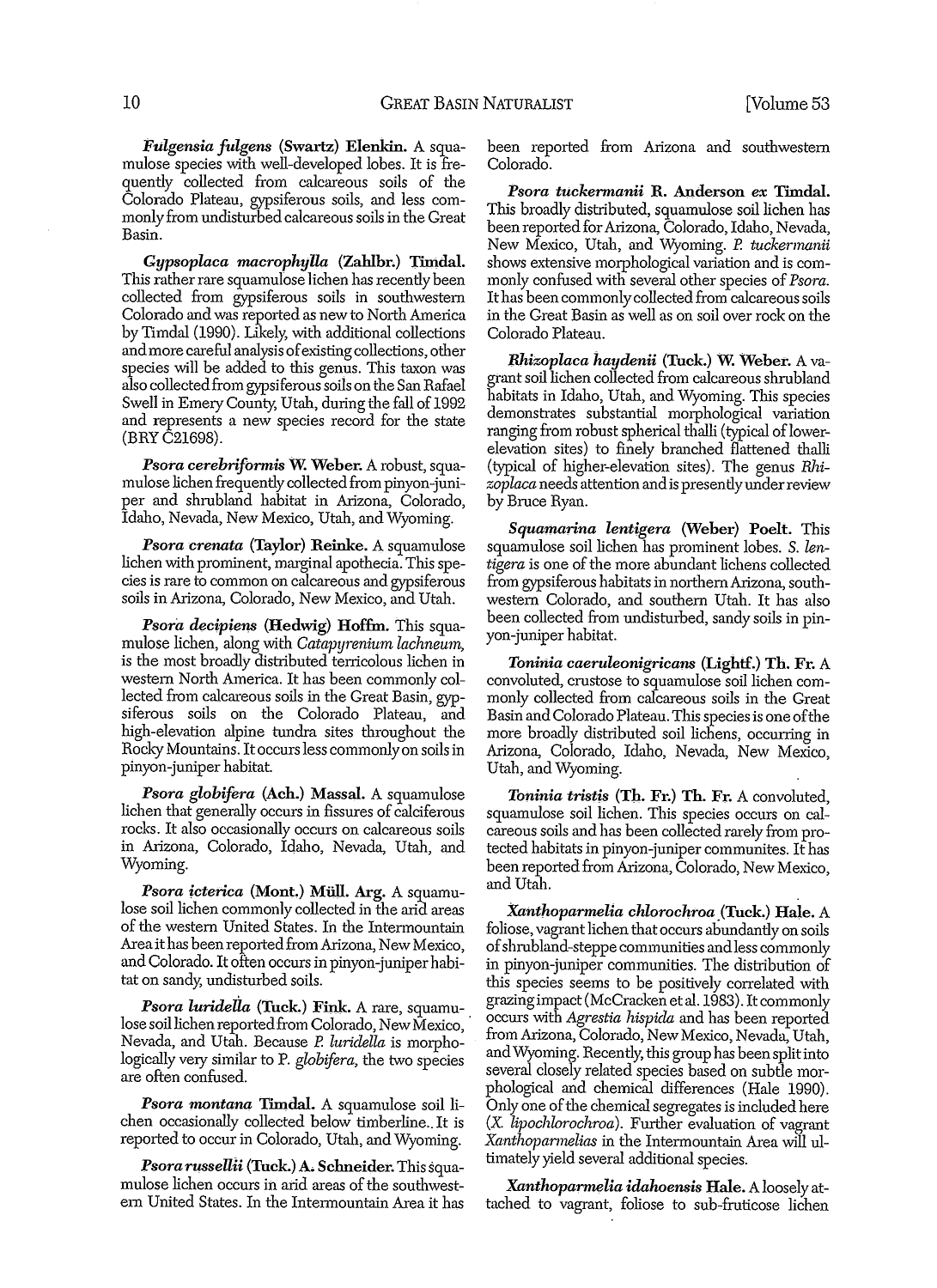collected from calcareous lacustrine ash soils near. Salmon, Idaho. This rare but locally abundant lichen has been reported only from the type locality. Examination of similar habitats elsewhere should reveal a broader distribution pattern.

*Xanthoparmelia lipochlorochroa* Hale & Elix. A rare, vagrant soil lichen that is a fatty acid chemotype ofX. *chlorochroa.* The two species intermix in the desert shrublands of southwestern Wyoming. Careful examination of the chemistry of collections ofX. *chlorochroa* will likely demonstrate a much broader distribution pattern for X. *lipochlorochroa.*

*Xnnthoparmelia wyomingica* (Gyelnik) Hale. A loosely attached, foliose lichen common on rocky soils in middle- to higher-elevation sites in Colorado, Idaho, Utah, and Wyoming. Hale (1990) indicates that this species does not occur below 3000 m and does not occur sympatrically with X. *chlorochroa.* However, I (St. Cl.) have personally collected this species from higher-latitude sites below 3000 m (northern Colorado, Idaho, and Wyoming); I have also observed that it often occurs sympatrically with X. *chlorochroa* in many of the higher-latitude sites.

#### Human-related Impact on Soil Crust Communities

Lichens are important components of soil crust communities in the intermountain western United States, especially in areas protected from domestic grazing, wildfire, and off-road vehicle activity. Soil crusts in general and the lichen component in particular tend to be very sensitive to human-related perturbation. These complex, sensitive communities thrived for years prior to the advent of modem humans. They provide 40-100% of the ground cover in an area with relatively sparse vascular plant cover. They also effectively reduce wind and water erosion while significantly increasing soil fertility. However, over the last 150 years a significant portion of the soil crust communities of the Great Basin and Colorado Plateau has been heavily damaged, mostly due to intensive grazing by cattle and sheep. Soil crust communities are generally slow to recover, often requiring manyyears for full recovery (Anderson, Harper and Rushforth 1982, Johansen et al. 1984).

Soil crust community structure in the Intermountain Area evolved without significant impact from large herds of grazing animals (i.e., bison) and with little or no impact from wildfire (Mack and Thompson 1982). Impact from herds of deer, antelope, and elk was minimized due to the smaller size and number of herds and the time of the year they inhabited semiarid regions

of the Great Basin and Colorado Plateau. These herds always occupiedlower-elevation sites during the winter and earlyspringmonths when soil crusts were wet because of seasonal precipitation and thus less vulnerable to the effects of trampling. However, as the drier summer months approached and soil crusts became dry and brittle, and thus more vulnerable to trampling, wild grazing animals moved back into the mountainous areas of the region. In contrast, modem humans have maintained larger herds of domestic· animals in greater numbers and have grazed the basin and plateau regions well into the summer months or even continuously. Furthennore, modem humans have introduced alien vascular plant species that now make it possible to sustain large wildfires in a region where wildfire was not particularly common. The end resulthas been extensive damage to soil crust communities with a concomitant increase in soil erosion and decline in soil fertility.

Many species of lichens are sensitive to various types of air pollutants (Nash and Wirth 1988). Recently; they have been used to biomonitor the effects of air pollution in protected habitats such as wilderness areas and national parks (St. Clair 1989). Unfortunately; very little is known about the effects of air pollutants on soil crust lichens. Itis generally thought that the basic soils ofthe IntermountainArea ameliorate the effects of air pollution, especially acid~generating pollutants. Even though no empirical evidence supports this hypothesis, researchers have shown that lichens growing on calcareous substrates do have a higher tolerance for acid pollution. Currently, a study is in progress to evaluate the effects of emissions from a toxic waste incinerator in central Utah on soil crust communities. Baseline community data and toxic element concentrations from the soil'were obtained prior to operation of the incinerator. Follow-up studieswillshowwhether ornot toxic emissions accumulate in the soil and/or negatively impact soil crust communities. Research is also needed to accurately evaluate the effects of acid precipitation on soil crust communities in general and the lichen component in particular. Failure to document air pollution effects could further jeopardize a resource that has already sustained significant damage from intensive grazing and wildfire.